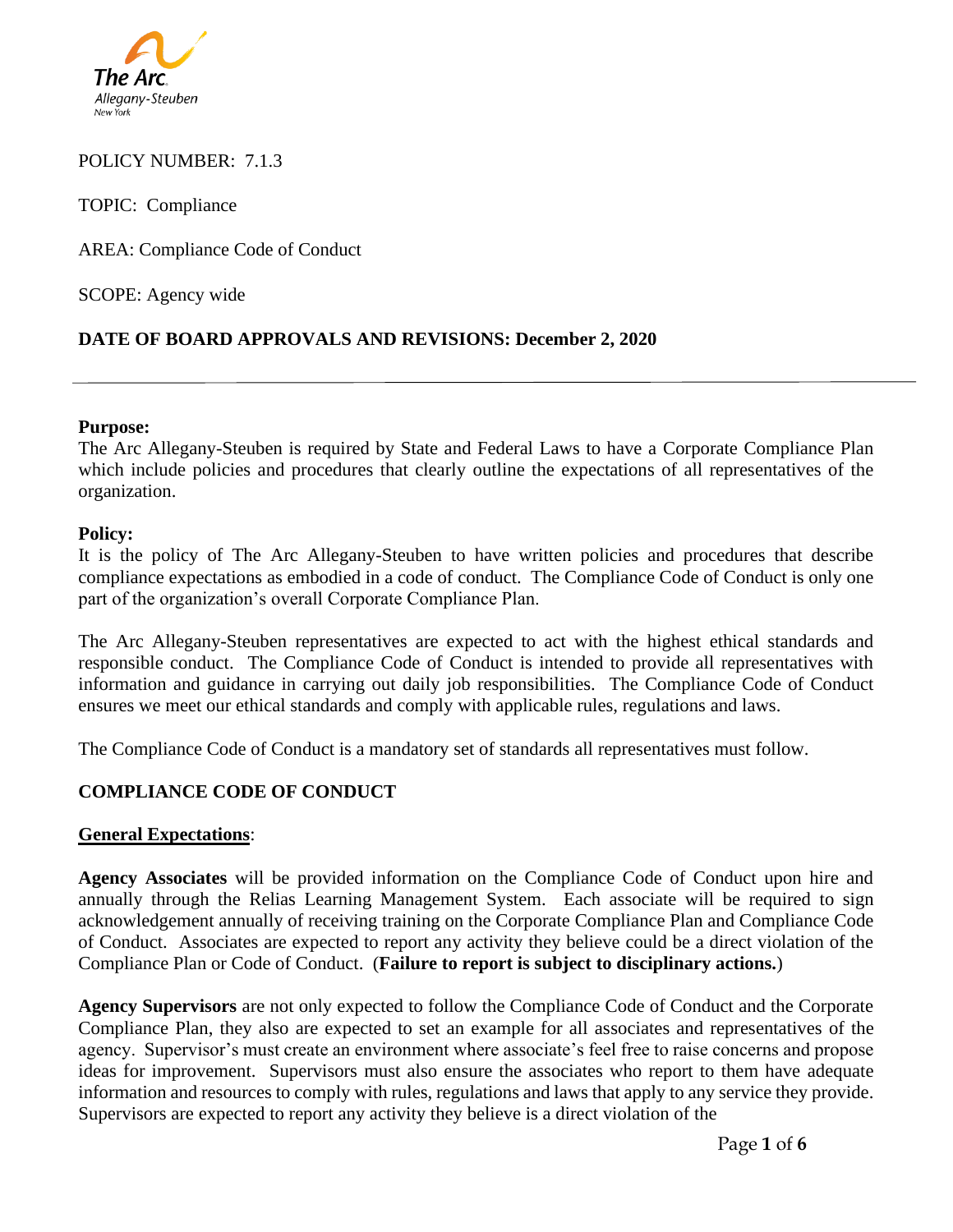

Compliance Plan or Code of Conduct. Supervisors are expected to ensure reporting of any concern or question brought to them by another associate. (**Failure to report is subject to disciplinary action.**)

#### **Board Members**

The Arc Allegany-Steuben Board Members will be provided a copy of the Corporate Compliance Plan including the Compliance Code of Conduct at the time of Board Orientation and will be provided training annually on the Compliance Plan and Code of Conduct. Each Board Member will sign acknowledgement of training and receipt of the Corporate Compliance Plan and Compliance Code of Conduct.

#### **Vendors and Contractors**

The Arc Allegany-Steuben will provide all Vendors and Contractors notification of the Corporate Compliance Plan and will provide a copy of the Compliance Code of Conduct at the time a business relationship or contract is established. Notification will be re-issued annually and/or at the time of contract renewal.

## **CODE OF CONDUCT**

#### **Accuracy of Records:**

Accurate and reliable business records as well as clear and honest communication are the cornerstone of ethical corporate behavior. The Arc Allegany-Steuben depend on reliable, accurate and complete records to facilitate decision making and the proper discharge of organizational obligations.

The Arc of Allegany-Steuben will ensure all records, whether electronic or on paper, are submitted according to applicable laws and regulations. Organizational records include, but are not limited to, billing for services and products; documentation of service provision (including medication administration or other program documentation); financial and performance measurement reports; accounting records; payroll records; expense reimbursement records; benefit enrollment forms or other records pertaining to organizational business.

The following rules apply to all organizational records:

The Arc Allegany-Steuben representatives will make no false representations or dishonest statements in conducting business affairs, including documentation of services provided.

The Arc Allegany-Steuben representatives will document all information contemporaneously as defined by the organization and applicable laws and regulations.

The Arc Allegany-Steuben representatives will not improperly alter, backdate, predate or fail to enter any service delivery record or document.

The Arc Allegany-Steuben representatives will document only services they have provided and never document services for other representatives.

The Arc Allegany-Steuben representatives will document true and accurate operating statistics and measurements. If information is in question, representatives will verify and report any identified discrepancies.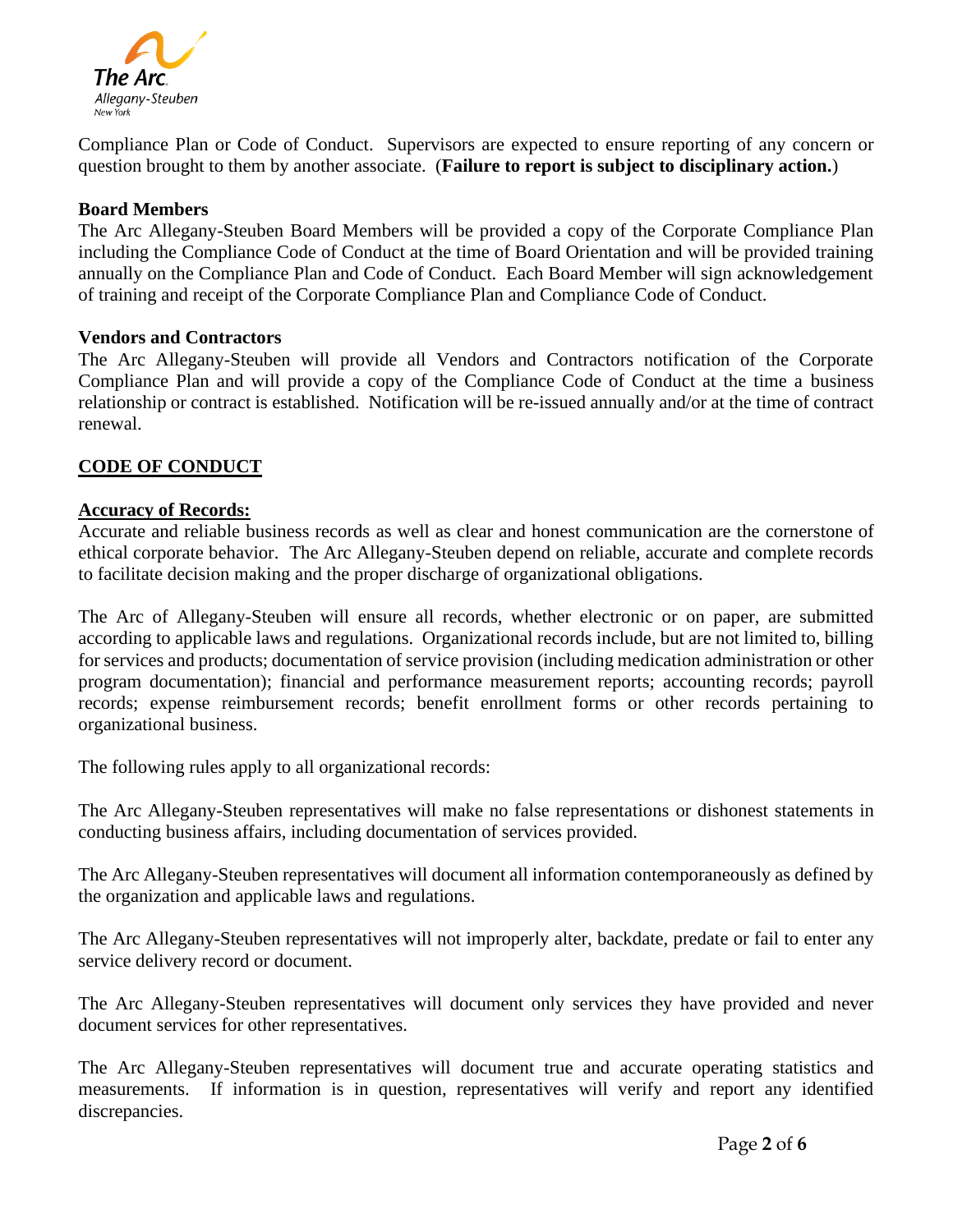

The Arc Allegany-Steuben will adhere to all record retention and destruction requirements as outlined in the organizational policies and procedures.

# **Business Courtesies; Gratuities; Gifts; Kickbacks; Solicitation**

The Arc Allegany-Steuben prohibits any representative from soliciting or accepting gifts, favors, loans or other special consideration of any kind from any person or business organization doing business with the agency.

Federal and State governments have adopted strict rules and laws regarding gifts, meals, and other business courtesies for their employees. The Arc Allegany-Steuben's policy is to not provide any gifts, meals, entertainment, or anything else of value to any employee or representative of the Federal or State government, except light refreshments. All Federal or State rules and regulations will be considered regarding any other category of government official or employee being given gifts, meals or other business courtesies.

The Arc Allegany-Steuben representatives are prohibited from accepting or offering gifts of cash or cash equivalents (such as gift cards) from any current or former vendor, contractor, outside service provider or any other organization conducting business with the agency.

Representatives are prohibited from offering or transferring remuneration to any person eligible for benefits under Federal or State health care programs, including Medicaid and Medicare. Offers of waivers of coinsurance or deductible amounts as part of any advertisement or solicitation are prohibited.

Representatives are discouraged from accepting gifts from an individual served or their family member except in normal gift giving situations such as holidays. Gifts must never exceed a value of \$25.00 and must be disclosed to the representative's immediate supervisor or agency contact and the Corporate Compliance Officer. Any gift or item received by a representative that exceeds this \$25.00 value must be reviewed and approved by the Corporate Compliance Officer, the Associate Executive Director of the program and the Executive Director or designee. Prizes or tokens which are part of a business activity or advertisement (such as items received at a conference); perishable items or items given to a program site or group are not considered gifts. Any prize or item received during business activity which exceeds a value of \$25.00 must be disclosed to the representative's immediate supervisor or agency contact and the Corporate Compliance Officer.

The Arc Allegany-Steuben discourages solicitation of sales, such as fund raising for a child or catalogue sales, between representatives. For further guidance refer to the Associate Handbook for applicable policy. At no time should any representative feel compelled to give gifts to other representatives, purchase items from other representatives or participate in any gift exchange groups.

### **Certificate and License Renewal**

The Arc Allegany-Steuben representatives retained as employees or independent contractors in a position requiring professional licensing, certification or other credentials are responsible to maintain current status of their credentials and will comply with all Federal and State requirements applicable to their respective discipline. Human Resources will verify such licenses with applicable Federal and State oversight entities upon hire. Representatives requiring credentialing will be responsible to provide proof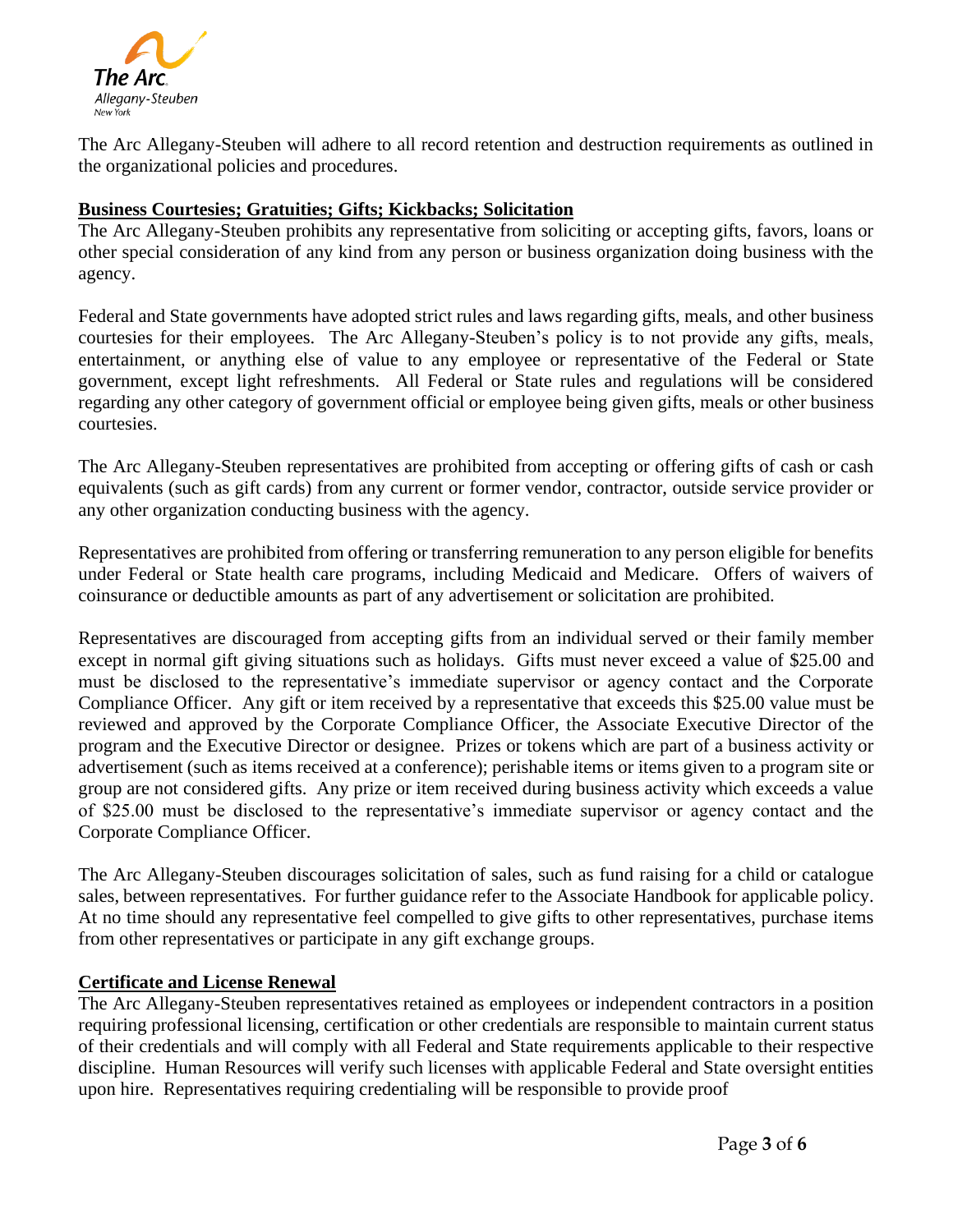

of renewal of such licenses. Allowing credentialing to be revoked or lapse is grounds for disciplinary action up to and including termination. Any concern of a representative providing or billing for services while unlicensed will be reported immediately to the Corporate Compliance Officer.

### **Compliance with Laws**

The Arc Allegany-Steuben is governed by a variety of Federal, State and Local laws and regulations specific to our operations and services. All representatives are expected to adhere to all applicable laws, rules, regulations and organizational policy and procedure. Any questions regarding specific laws, rules, regulations, policies or procedures should be brought to the attention of a supervisor or can be brought to the attention of the Corporate Compliance Officer.

## **Confidentiality of Information**

The Arc Allegany-Steuben is governed by Federal and State laws and regulations regarding confidentiality of information related to our operations and services. Representatives are expected to adhere to all laws and regulations regarding sharing of information. Representatives will not copy or disclose any information without proper approval and authorization.

For further guidance refer to the HIPAA Privacy and HIPAA Security policies.

## **Conflict of Interest**

The Arc Allegany-Steuben is committed to avoiding situations where a person's interests, whether personal or profession in nature, could conflict or appear to conflict with the interest of the agency. A conflict of interest occurs whenever a representative allows the prospect of direct or indirect personal gain to influence his or her judgement or actions in the performance of agency business.

As representatives of the Arc Allegany-Steuben, we must ensure that outside employment and outside activities do not interfere with job responsibilities nor jeopardize the public confidence in the agency. Any questions regarding a possible conflict of interest should be brought to the attention of the Corporate Compliance Officer.

Potential conflicts of interest include, but are not limited to:

- Ownership by a representative or a representative's family with a significant financial interest in a business that provides goods or services to the Arc Allegany-Steuben.
- Ownership by a representative or a representative's family with a significant financial interest that is a competitor of the Arc Allegany-Steuben.
- A representative's business interest that adversely affects the quality of that representative's work or requires use of agency equipment, supplies, facilities or agency name.
- Serving as a director, officer, consultant or other key role in any enterprise that does business with or is a competitor of the Arc Allegany-Steuben.
- Any arrangement or circumstance, including family or other personal relationships, which might prevent the representative from acting in the best interest of the agency.

All representatives of the Arc Allegany-Steuben have a duty to disclose any conflict of interest and recuse themselves from any deliberations involving that conflict.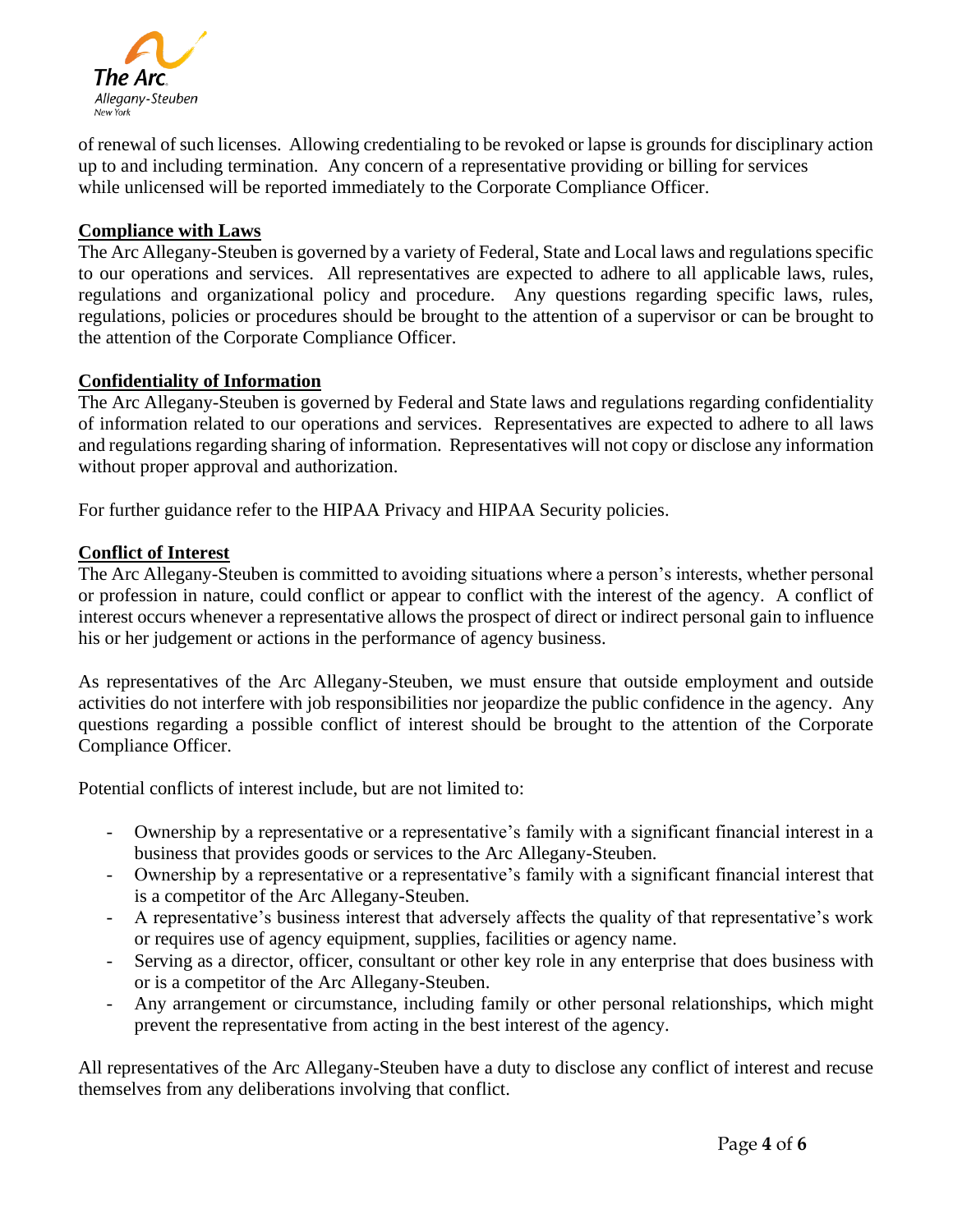

Prior to the initial election of any member to the Board of Directors, and annually thereafter, Directors and Officers as defined above must disclose, sign and submit to the Secretary of the Board of Directors or the Corporate Compliance Officer a written statement identifying any potential conflicts of interest including any entity of which the director is an officer, director, trustee, member, owner or employee with which The Arc Allegany-Steuben is a participant. In addition to initial and annual disclosures, Directors, Officers, and Key Persons are under a continuing obligation to similarly disclose the material facts surrounding actual or possible Conflicts of Interest as they arise and may do so to the Board and/or Audit Committee, as appropriate.

Financial transactions (including bartering/trading, buying/selling personal items or catalogue merchandise) between a representative and person receiving services must be reviewed and approved prior to the completion of the transaction. Any transaction proposed must include supporting documentation to reflect the transaction is fair and reasonable to all parties involved.

## **Proper use of corporate assets**

It is the responsibility of every representative to preserve the organization's assets including time, materials, supplies, equipment, facilities and information. Organizational assets are to be accessed and maintained for agency business purposes. Representatives are expected to use and maintain all agency assets with the utmost care and guarding against waste, abuse, loss and theft.

Personal use of agency assets, for any purpose, must receive prior approval by the Associate Executive Director for the program, the Corporate Compliance Officer and the Executive Director or designee.

The Arc Allegany-Steuben is a tax-exempt entity under the laws of New York State and the Internal Revenue Service. The organization must comply with all rules and regulations pertaining to tax exemption to maintain its exempt status.

Personal use of the organization's Tax Exemption is strictly prohibited.

### **Quality of service and billing standards**

The Arc Allegany-Steuben is committed to ensuring all services are of the highest quality and all billing is accurate and submitted timely. Agency representatives will provide only those services that are necessary and appropriate. Representatives will submit only true and accurate bills to third party payors that reflect the services provided and that are not fraudulent.

Examples of fraudulent billing practices that the New York State Medicaid program has identified include:

- Billing for services that were not provided (e.g., a habilitation activity was not completed);
- Billing for services that were refused (e.g., individual declines to participate in a planned habilitation goal);
- Duplicate billing which occurs when a provider bills Medicaid and also bills another source